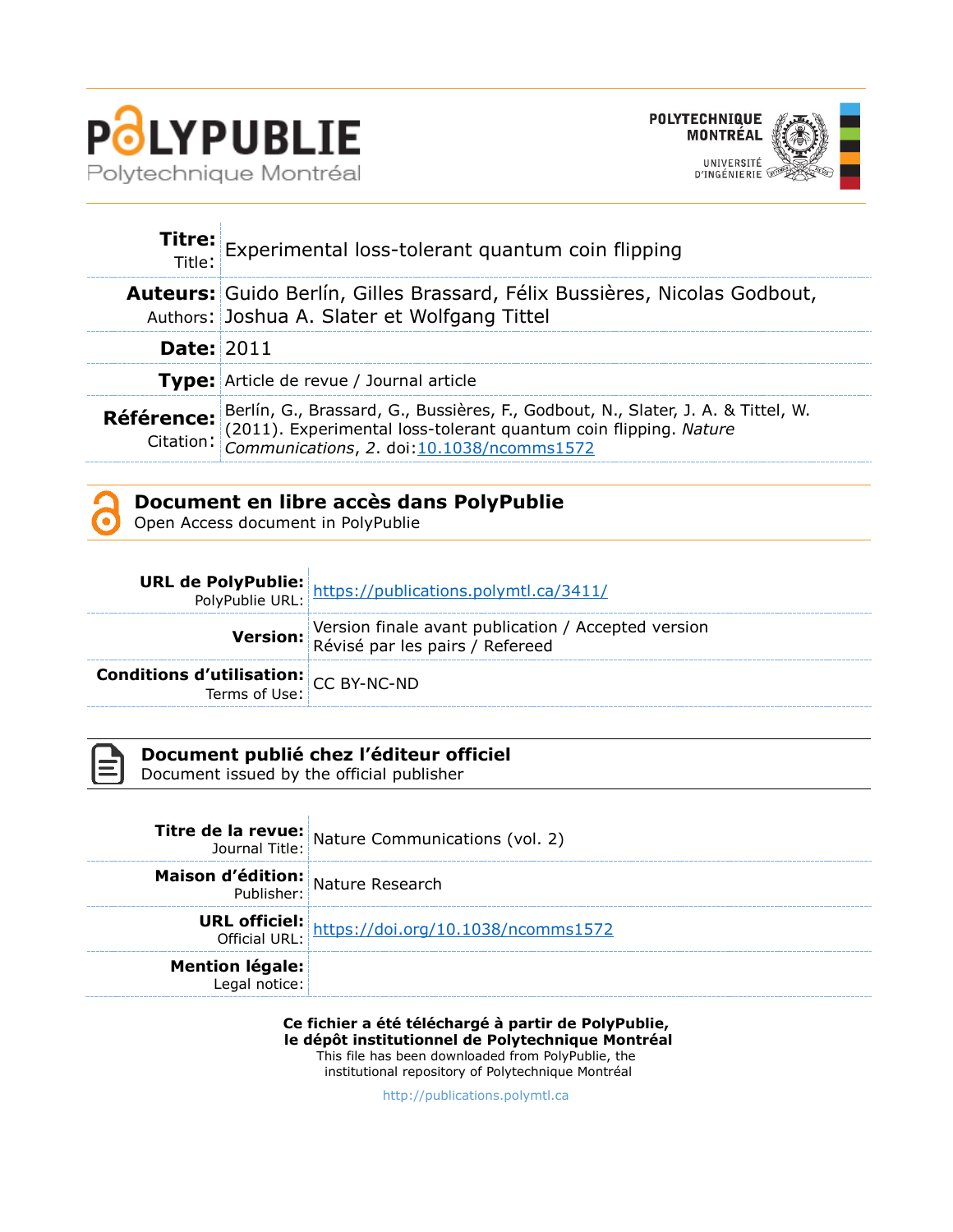



## **ARTICLE**

Received 8 Jul 2011 | Accepted 27 Oct 2011 | Published 29 Nov 2011 **DOI: 10.1038/ncomms1572**

# Experimental loss-tolerant quantum coin flipping

Guido Berlín<sup>1</sup>, Gilles Brassard<sup>1</sup>, Félix Bussières<sup>2,3,4</sup>, Nicolas Godbout<sup>2</sup>, Joshua A. Slater<sup>3</sup> & Wolfgang Tittel<sup>3</sup>

Coin flipping is a cryptographic primitive in which two distrustful parties wish to generate a random bit to choose between two alternatives. This task is impossible to realize when it relies solely on the asynchronous exchange of classical bits: one dishonest player has complete control over the final outcome. It is only when coin flipping is supplemented with quantum communication that this problem can be alleviated, although partial bias remains. Unfortunately, practical systems are subject to loss of quantum data, which allows a cheater to force a bias that is complete or arbitrarily close to complete in all previous protocols and implementations. Here we report on the first experimental demonstration of a quantum coin-flipping protocol for which loss cannot be exploited to cheat better. By eliminating the problem of loss, which is unavoidable in any realistic setting, quantum coin flipping takes a significant step towards real-world applications of quantum communication.

<sup>1</sup> Département d'informatique et de recherche opérationnelle, Université de Montréal, C.P. 6128, Succursale Centre-Ville, Montréal, Québec, Canada H3C 3J7. 2 Laboratoire des fibres optiques, Département de génie physique, École Polytechnique de Montréal, C.P. 6079, Succursale Centre-ville, Montréal, Québec, Canada H3C 3A7. 3 Institute for Quantum Information Science and Department of Physics and Astronomy, University of Calgary, 2500 University Drive Northwest, Calgary, Alberta, Canada T2N 1N4. 4 Group of Applied Physics, Université de Genève, Rue de l'École-de-Médecine 20, 1211 Geneva, Switzerland. Correspondence and requests for materials should be addressed to F.B. (email: felix.bussieres@unige.ch).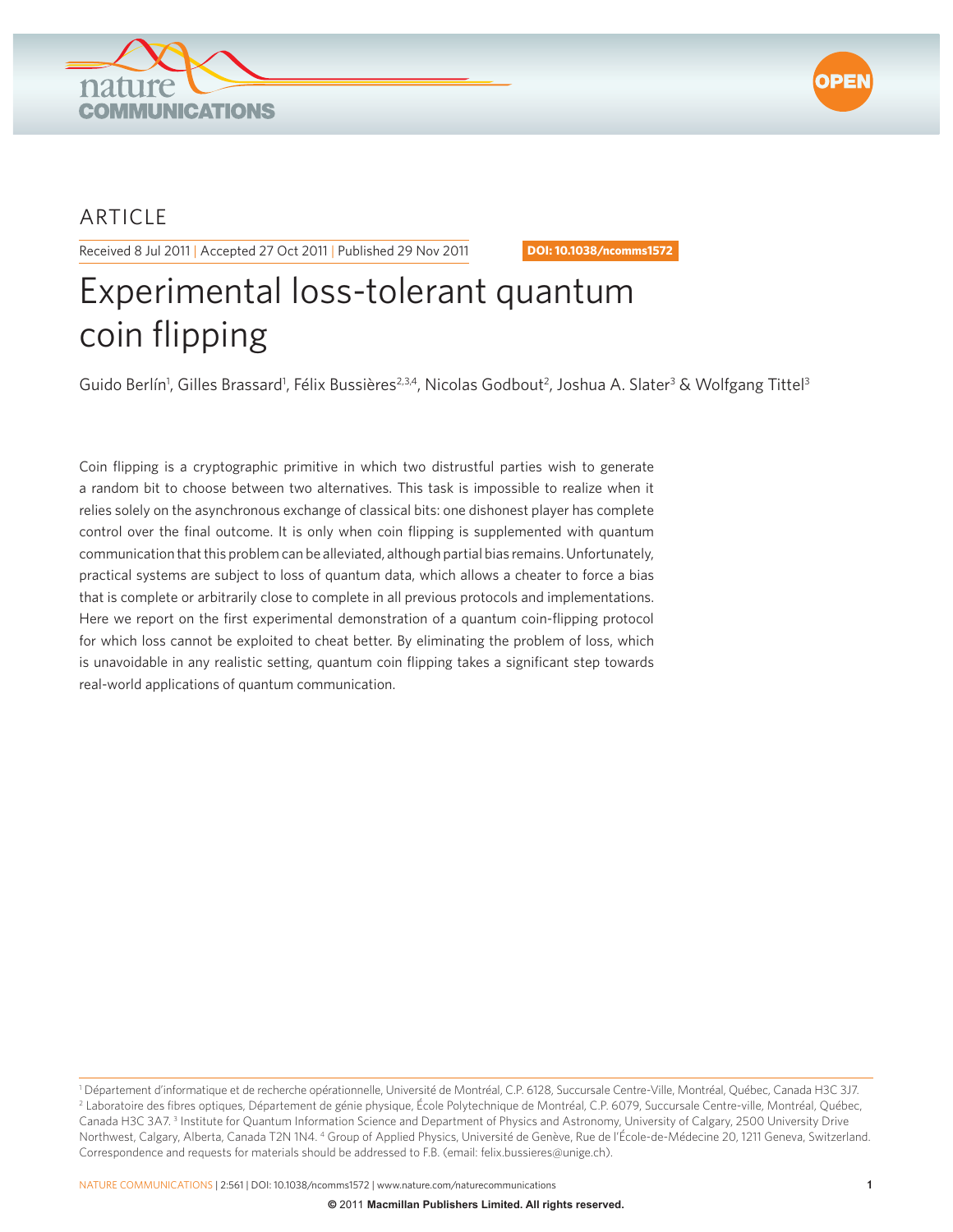oin flipping is the art of tossing a coin to allow two parties to choose between two alternatives in the least biased way. The importance of this primitive led Manuel Blum to introduce 'coin flipping by telephone', in which the two spatially separated parties do not necessarily trust each other but still wish to ensure that the outcome of the coin flip is unbiased<sup>1</sup>. Throughout this article, we only consider asynchronous protocols, which consist of a sequence of rounds in which Alice and Bob alternate in sending classical or quantum messages to each other. For any such classical coin-flipping protocol, one of the parties can, given sufficient computational power, deterministically choose the outcome, in which case we say the protocol is broken.

In the quantum world, this is no longer true<sup> $2-6$ </sup>. Although no unbiased protocol can exist<sup>7,8</sup>, the probability for a cheater to fix an arbitrary desired outcome can be asymptotically reduced<sup>9</sup> to  $1/\sqrt{2} \approx 70.7\%$  (the possibility that a cheater may be interested in obtaining either outcome defines strong coin flipping; the only type of protocols considered here). This bound is due to Kitaev<sup>9</sup>, whose proof is reproduced in ref. 10. Note that quantum coin flipping differs from quantum key distribution $11,12$  in the fact that Alice and Bob are potential adversaries, not collaborators. The importance of quantum coin flipping lies not only in its potential for applications, but also, more fundamentally, in the fact that quantum communication allows one to implement a cryptographic primitive that is impossible using solely classical communication.

The typical structure of most previous protocols is as follows. Alice sends a quantum state  $|\psi\rangle$  to Bob, chosen from an agreedupon set, that conceals a bit a. Bob returns a classical bit b. Alice then discloses which  $|\psi\rangle$  was sent, thereby revealing a. Bob can now perform a measurement on the received state, the result of which should confirm that Alice did indeed send state  $|\psi\rangle$ . If Bob's result is inconsistent with the description  $|\psi\rangle$ , he declares a mismatch. Otherwise, the outcome  $c$  of the coin flip is the exclusive OR of  $a$  and b, denoted  $c = a \oplus b$ . Importantly, Alice must not be able to declare a value of  $a$  that depends on the value of  $b$  without risking being caught cheating through Bob's measurement of  $|\psi\rangle$ . Furthermore, Bob must not be able to determine the value of a from a measurement of  $|\psi\rangle$  before returning his bit.

As usual in quantum communication, quantum states are encoded into photons, which are susceptible to loss in the transmission channel and measurement apparatus. For quantum coin flipping, the mere possibility that Bob may not detect Alice's quantum state can be highly problematic<sup>13,14</sup>. For example, if the protocol specifies that Bob's measurement happens after Alice revealed her bit, this allows him to cheat by pretending that the quantum state was lost whenever he is not happy with  $a \oplus b$ . Consequently, if Alice allows the protocol to be restarted until Bob declares a detection, the latter can completely control the outcome. Unfortunately, this practical problem has been overlooked in almost all previous protocols<sup>2-6</sup>. Therefore, any implementation based on such protocols is completely broken under realistic experimental conditions.

Before this work, two quantum coin-flipping protocols have been implemented. The first implementation<sup>15</sup> is based on a protocol that is completely broken in the presence of loss<sup>14</sup>. The second avoids this pitfall by using a protocol that does not require Bob to detect a photon to produce an outcome<sup>16</sup>. This, however, gives rise to a new attack in which a malicious Alice tampers with the loss of the transmission line, such that her probability to choose the outcome is arbitrarily close to 100%, which makes this protocol effectively broken. In the reported implementation of this protocol, Alice could choose the outcome with a probability of 99.71% for 16 dB loss. This probability would further increase for higher loss. Therefore, both aforementioned protocols, and their implementations, could hardly (if at all) be used in any practical application based on coin flipping.



**Figure 1 | Honest and cheating states of the loss-tolerant protocol.** The states used are represented on a great circle on the Bloch sphere. (a) BB84 states, corresponding cheating states  $|A_0\rangle$  and  $|A_1\rangle$  for Alice, equal to  $|\varphi_{A}^{+}\rangle$  and  $|\varphi_{A}^{-}\rangle$  with  $\varphi_{A}$  = 67.5°, and corresponding cheating states  $|B_{0}\rangle$ and  $|B_1\rangle$  for Bob, equal to  $|\varphi_B^+\rangle$  and  $|\varphi_B^-\rangle$  with  $\varphi_B = 22.5^\circ$ . (**b**) Fair states and the corresponding cheating states defined as for the BB84 states but with  $\varphi_A \approx 63.4^\circ$  and  $\varphi_B \approx 18.4^\circ$ .

To be of practical use, a protocol should be designed to tolerate loss in the transmission channel. Here we present the first experimental demonstration of a quantum coin-flipping protocol for which loss cannot be exploited to cheat better. More precisely, our implementation allows us to bound the successful cheating probability to a value that is independent of loss.

#### **Results**

**A loss-tolerant quantum coin-flipping protocol**. We begin with describing our protocol. We refer to our original proposal for a thorough description<sup>14</sup>. Let us first assume that both parties are honest. Alice sends a qubit whose state  $|\psi_{x,a}\rangle$  is chosen randomly among the following, previously agreed-upon set (Fig. 1):

$$
|\psi_{0,0}\rangle = |0\rangle
$$
  
\n
$$
|\psi_{0,1}\rangle = |1\rangle
$$
  
\n
$$
|\psi_{1,0}\rangle = |\varphi^+\rangle
$$
  
\n
$$
|\psi_{1,1}\rangle = |\varphi^-\rangle
$$
 (1)

where  $|\varphi^*\rangle = \cos \varphi |0\rangle + \sin \varphi |1\rangle, \quad |\varphi^-\rangle = \sin \varphi |0\rangle - \cos \varphi |1\rangle$  and  $0^{\circ}$  <  $\varphi$  ≤ 45°. Here we call x and a Alice's basis and bit, respectively. Bob then attempts to measure Alice's qubit in a basis  $y \in \{0,1\}$  from the set described above, chosen at random. If Bob does not detect the qubit, he asks Alice to send another randomly selected state. This is repeated until Bob detects the qubit, in which case he sends a random bit  $b$  to Alice. When Alice receives  $b$ , she reveals  $x$  and a to Bob. If  $y = x$ , Bob's measurement outcome should agree with Alice's declared state  $|\psi_{x,a}\rangle$ , in which case a is accepted. In case of a disagreement, Bob declares a mismatch. If  $y \neq x$ , Bob has no way to verify Alice's claim and he must accept her bit on faith. The outcome of the protocol is  $c = a \oplus b$ . Note that we do not consider denial-ofservice attacks, as in the case where Bob postpones the outcome of a coin flip indefinitely.

The loss tolerance of our protocol stems from two features. The first is that Bob's declaration of a successful measurement happens before Alice reveals her bit a. The second is that Bob gains no advantage in falsely declaring that Alice's qubit was lost. In particular, it is physically impossible for Bob to conclusively determine Alice's bit *a* with certainty, given a single copy of  $|\psi_{x,a}\rangle$ . The performance of optimal cheating strategies depends on the value of  $\varphi$ . For the states given in equation (1) with  $\varphi = 45^{\circ}$ , which we refer to as the BB84 states (Fig. 1a), Alice's maximum probability to fix the outcome,  $P_A$ , is  $(6+\sqrt{2})/8\approx 92.7\%$ ; she is caught cheating with the complementary probability, that is, when a mismatch occurs. Bob's equivalent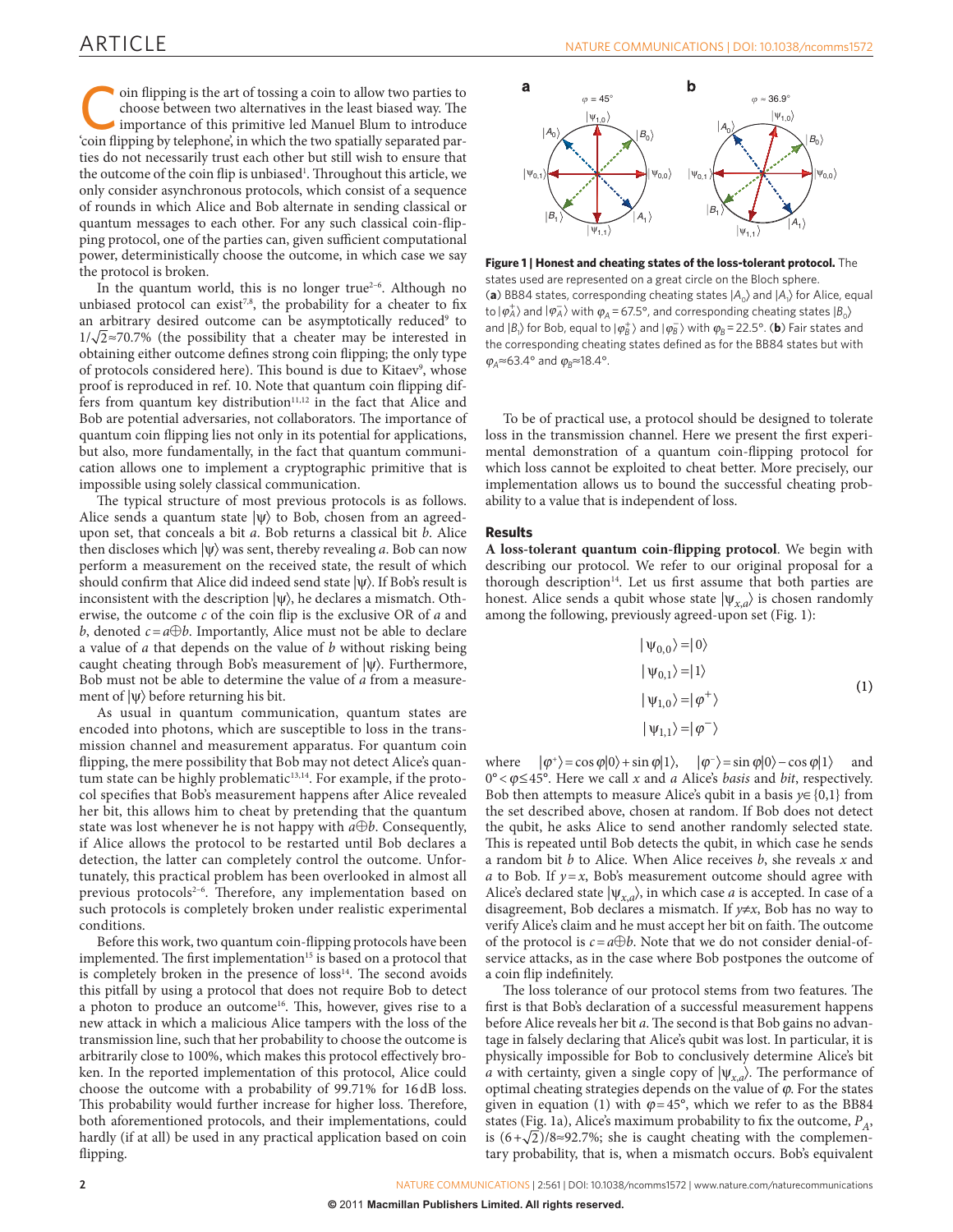

Figure 2 | Experimental set-up. A laser diode sends 50 ps pulses at 530.6 nm wavelength through an interferometer with path-length difference equivalent to 1.4-ns travel-time difference. The pulses emerge in an even superposition of two well-defined time bins that we label the early and late bins and then propagate into a nonlinear, periodically poled lithium niobate crystal (PPLN), thereby creating time-bin entangled qubits at 807 and 1,546 nm wavelengths through spontaneous parametric downconversion. The two qubits are separated at the dichroic mirror (DM). The free-space and fibre UTBAs allow Alice and Bob to measure their qubits in randomly selected bases *x* and *y*, respectively, as defined by equation (1); see Methods. The angle  $\varphi$  is selected by the orientation of the output half-wave plate (HWP) at Alice's and the polarization controller at Bob's. The coincidence detections are monitored using a TDC and analysed in real-time to realize all steps of the protocol. Clk; laser clock; PBS, polarization beam splitter.

probability,  $P_B$ , is  $(2+\sqrt{2})/4 \approx 85.4\%$ , which makes the use of these symmetrically distributed states unfair as Alice can cheat better. By setting  $\varphi = \arccos(4/5) \approx 36.9^\circ$ , which results in what we call the fair states (Fig. 1b), this asymmetry is removed, leading to  $P_A = P_B = 90\%$ . For both sets of states, Alice's optimal cheating strategy consists of randomly sending one of the two orthogonal states  $|A_0\rangle$  and  $|A_1\rangle$  that are positioned symmetrically between states representing different bit values a, as shown in Figure 1. This choice allows her to always declare an  $x$  and  $a$  that will produce the outcome of her choice while minimizing her probability of being caught cheating. Bob's optimal cheating strategy consists of measuring the received qubit in basis  $\{|B_0\rangle, |B_1\rangle\}$ , where  $|B_i\rangle$  is positioned symmetrically between the states that correspond to the bit value  $a = i$ , as shown in Figure 1. This maximizes his probability to guess the value of Alice's bit. We do not consider the case in which both Alice and Bob are cheating, as the goal of the protocol is to protect honest players only.

So far, we considered the noiseless scenario in which declaration of a mismatch occurs only if a player is trying to cheat. In general, however, the presence of intrinsic noise entails a probability of getting a mismatch as the outcome, even if both players are honest. Nevertheless, the cautious honest player should assume the declaration of a mismatch to be due to cheating, and not allow restarting the protocol in this case. Hence, the ideal scenario can be approximated only if the intrinsic noise level is small. We stress, however, that the presence of noise has no effect on the key property of our protocol and implementation, namely that  $P_A$  and  $P_B$  are upper bounded independently of loss. This makes quantum coin flipping possible in the presence of loss.

**Experimental set-up**. For the experimental implementation of the protocol, the restrictions on Alice's qubit source are very stringent, even more than in quantum key distribution, as Bob is an adversary who is potentially cheating. With current technology, one practical choice is to use a suitably designed source of pairs of entangled qubits such that projecting one qubit at Alice's remotely prepares the qubit sent to Bob in a state chosen at random among the states of equation (1). We already presented a security proof in the case where Alice sends qubits encoded into true single photons and where the experiment is noiseless<sup>14</sup>. A complete security proof for an implementation based on a source of entangled photons should, however, take into account all possible sources of imperfections and possibly requires adapting squashing models developed for some quantum

key distribution protocols<sup>17,18</sup> (see Methods). We note that because of the adversarial nature of Alice and Bob, and the particular choice of projection measurements, these studies do not straightforwardly apply to our coin-flipping protocol.

Our experimental set-up is detailed in Figure 2. Time-bin entangled photonic qubits<sup>19</sup> in the state

$$
|\Phi^{+}\rangle = \frac{1}{\sqrt{2}} (|e\rangle_{A} |e\rangle_{B} + | \ell \rangle_{A} | \ell \rangle_{B})
$$

are created, where  $|e\rangle_{A(B)}$  and  $|e\rangle_{A(B)}$  represent the early and late time-bin states of Alice (Bob) and are associated with the generic states  $|0\rangle$  and  $|1\rangle$  used above to describe the protocol. One qubit remains in Alice's laboratory where it is randomly projected on one of the four states defined in equation (1) using a universal time-bin qubit analyser<sup>20</sup> (UTBA); see Methods for details. This has the effect of remotely preparing the other qubit in the same state. The latter is sent to Bob over the quantum channel consisting of 10 m polarization-maintaining fibre (this short link was later replaced by a 12.4 km underground fibre link; see below). The total photon loss of the 10 m link, which includes the coupling of Bob's photon into the optical fibre, all optical losses and the inefficiency of Bob's detectors, was equal to  $23.2 \pm 2.0$  dB. Bob, by virtue of his UTBA, then measures his time-bin qubit in a randomly chosen basis y. The UTBAs enable projective measurements of time-bin qubits in arbitrary bases, which facilitates the implementation of the fair protocol and of all the cheating strategies. Each coincidence detection between Alice and Bob defines a coin-flip instance for which all steps of the protocol are performed as described above. Therefore, each instance is a complete demonstration of our protocol.

**Performance of loss-tolerant quantum coin flipping**. We performed coin flipping both with the BB84 and the fair states, in each case with honest players or one cheater, as determined by the settings of the UTBAs. For each configuration, we performed at least 80,000 instances over the 10 m link. Let us consider the honest cases first. We estimated the intrinsic error probability  $P^*$ , that is the probability for Bob to declare a mismatch when nobody is cheating, and the probabilities  $P_0$  and  $P_1$  of outcomes  $c = 0$  and 1 per coin-flip instance. As shown on Figure 3a, the  $P^*$  obtained when using either the BB84 or the fair states is less than 2%, and the outcome probabilities  $P_0$  and  $P_1$ are equal within one standard deviation. The non-zero  $P^*$  is caused by intrinsic noise stemming from experimental imperfections.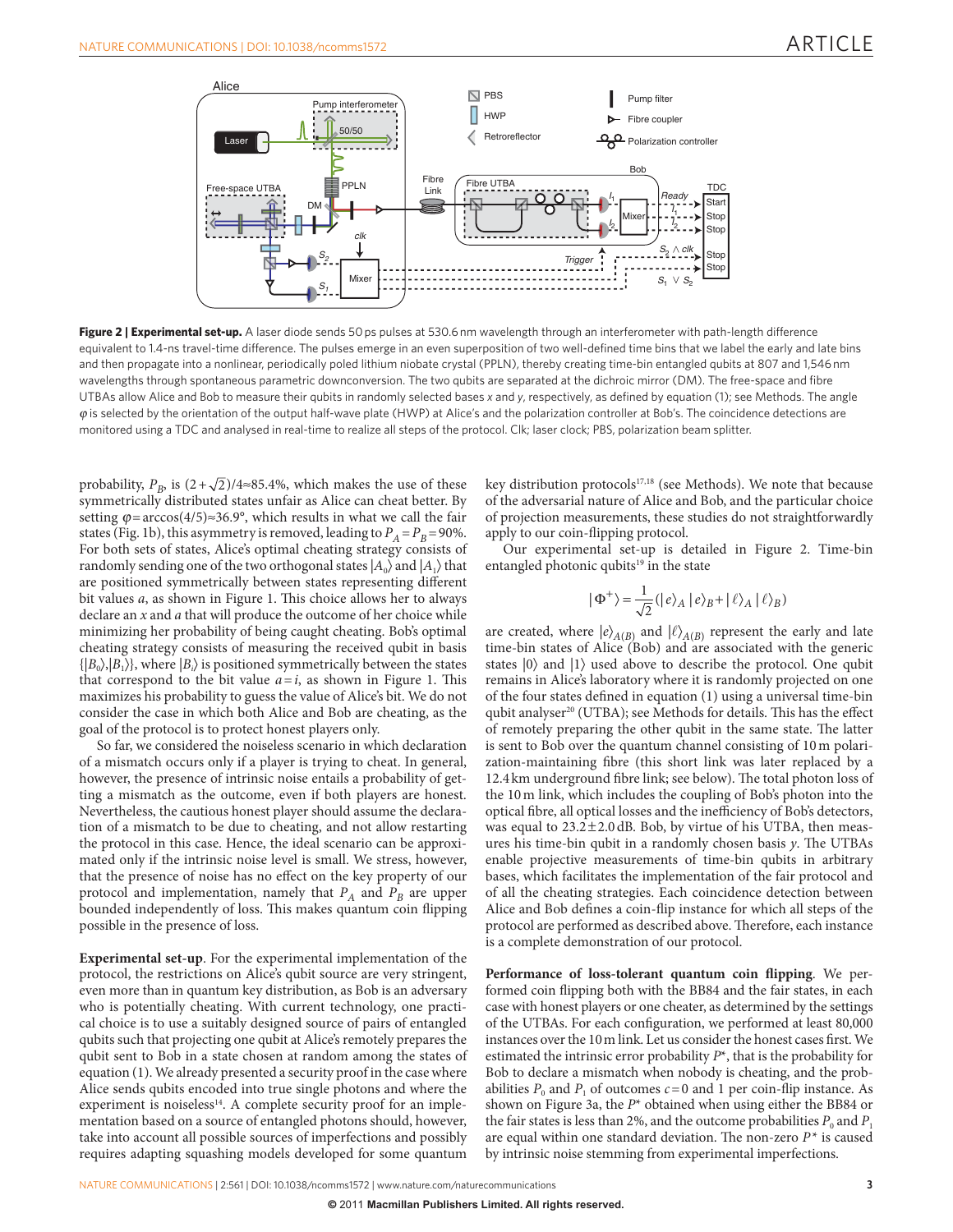

**Figure 3 | Results.** The column plots show the honest-player cases (**a**, **d**), one-cheater cases with BB84 states (**b**, **e**) and the one-cheater cases with fair states (c, f). All data collection runs consisted of at least 80,000 (or 7,000) coin-flip instances with the 10 m link (or the 12.4 km link); the one-standarddeviation uncertainties on  $P_0$ ,  $P_\nu$ ,  $P_A$  and  $P_B$  are at most 0.15% (or 0.5%); the uncertainty on  $P^\star$  is at most 0.04% (or 0.1%); the uncertainties on  $P_A^\star$  and  $P_B^\star$ are at most 0.13% (or 0.5%). All uncertainties are statistical assuming a Poisson distribution.

Next, we consider the cases in which either Alice or Bob tries to fix the outcome  $c$  of every coin flip. The cheater's UTBA was aligned for optimal cheating. For each instance, the cheater chooses a desired value for c, uniformly distributed. We experimentally estimated the probability  $P_A(P_B)$  for Alice (Bob) to fix the outcome to the desired bit value, as well as  $P_A^*$  ( $P_B^*$ ), the probability of a mismatch in the presence of cheating. We assumed that a cheating Bob would always declare a mismatch when he was unhappy with the outcome. Therefore,  $P_A + P_A^* = P_B + P_B^* = 1$ . As a first observation of the results presented in Figure 3b, we note that the values obtained for  $P_A$  and  $P_B$  with the BB84 states are clearly unfair as  $P_A > P_B$ , in full accordance with the theory. In Figure 3c, we see that this asymmetry is removed when using the fair states. Furthermore, when using the BB84 states,  $P_A = 91.1 \pm 0.1\%$ , which is higher than 90% by 11 standard deviations, that is, we are able to show that Alice can significantly cheat better than what is theoretically possible with the fair states. Similarly, when using the fair states,  $P_B = 88.4 \pm 0.1\% > 85.4\%$ by 30 standard deviations, which demonstrates that Bob can significantly cheat better than what is theoretically possible with the BB84 states. Finally, we note that the probability for a mismatch to occur increases from  $P^*$  < 2% to  $P_A^*$ ,  $P_B^*$  ≥ 8.9% in the presence of optimal cheating.

To test our set-up in a real-world setting, we replaced the 10-m link with a 12.4 km long underground standard telecommunication fibre link connecting two laboratories positioned at the University of Calgary (UofC) and at the Southern Alberta Institute of Technology (SAIT), respectively. In particular, this allowed us to study the effect of loss on the performance of our implementation. The two locations are physically separated by 3.3 km and the total photon loss was equal to  $32.8 \pm 2.0$  dB. The modifications to the set-up required to realize the experiment over the underground fibre link are detailed elsewhere<sup>20</sup>. Globally, the effect of the added loss is to

decrease the signal-to-noise ratio and, consequently, to increase the error probabilities  $P^*$ ,  $P^*_A$  and  $P^*_B$  and lower all other probabilities (Fig. 3d–f). We stress that this is due to the presence of experimental imperfections, such as detector dark counts, and not because of the protocol itself. Moreover, as discussed below, this could be mitigated with state-of-the-art single-photon detector technology.

**Quantum coin flipping in the presence of noise**. To gain further insight into how noise affects an implementation of our protocol when based on a source of entangled photons, we modelled the detection statistics of such an implementation taking into account loss, detector dark counts, multi-pair emission and imperfect optical alignment (Supplementary Notes 1–3). Using our estimated experimental parameters, we produced a theoretical curve of the intrinsic error probability  $P^*$  as a function of the total loss applied to Bob's photon, and compared it against the measured values with the fair states; Figure 4a. The model compares well with the measurements. The model predicts that  $P^*$  should equal 10% in the vicinity of 40 dB loss. With this model, we can also directly show that the increase of  $P^*$  originates mostly from dark counts at Bob's detectors. This becomes clear when considering Figure 4b showing the theoretical curve of  $P^*$  (solid line) generated assuming a dark count rate of 10 Hz for Bob's detectors, as well as slightly improved experimental conditions. Note that noisefree single-photon detectors at  $1,550 \text{ nm}$  have been reported<sup>21</sup>, making our assumption realistic. Under these conditions, and for loss up to 50 dB,  $P^*$  is essentially constant. Moreover, the low value of  $P^*$  one would obtain (~0.37%) highlights that the transmission and measurement of photonic qubits is much more likely to be affected by loss than by noise. This shows the need for a protocol to tolerate loss.

The presence of noise has another consequence on implementations of coin-flipping protocols. For given values of  $P_0$ ,  $P_1$ ,  $P^*$ ,  $P_A \geq 1/2$  and  $P_B \geq 1/2$ , it was recently reported<sup>22</sup> (see also ref. 16) that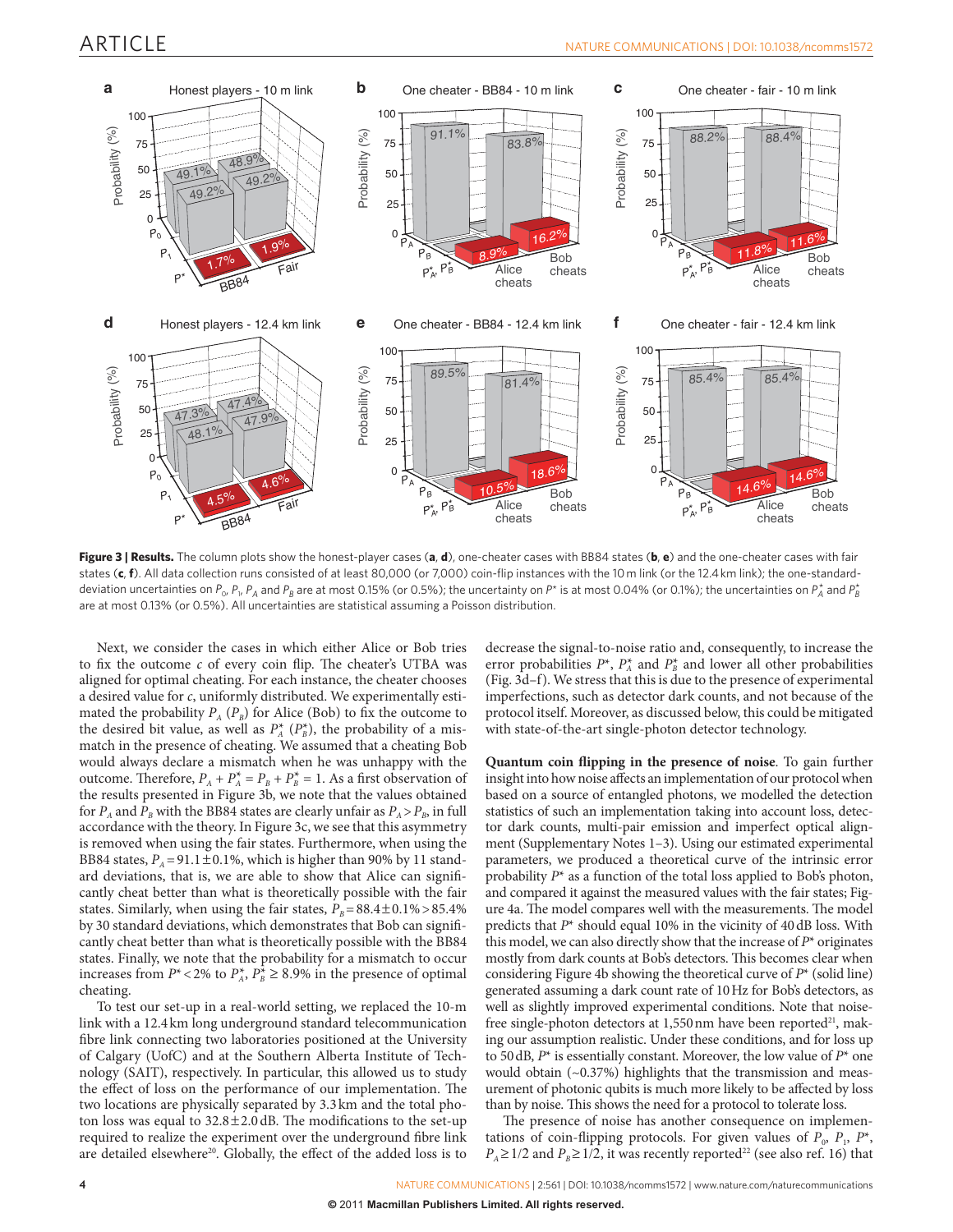

**Figure 4 | Performance with varying loss with the fair states.** (**a**) The experimentally measured values of the intrinsic error probability *P*\* (solid circles) and the theoretically calculated values, using the estimated experimental parameters (shaded area, delimited by solid lines) as a function of the total loss of Bob's photon. The parameters are the mean number of photon pairs generated  $\mu$ , the transmission of Alice's channel  $\eta_A$ , the probability of a dark count per 400-ps detection window for Alice's (Bob's) detectors  $d_A$  ( $d_B$ ), and the fidelity *F* of the generated entangled state with respect to state  $|\Phi^*\rangle$ . We used  $\mu = 0.032 \pm 0.004$ ,  $\eta_A = 7.56 \pm 2.23$ %, *d*<sub>A</sub> = 4×10<sup>-8</sup>, *d*<sub>B</sub> = 2.5×10<sup>-5</sup>, *F* = 97.8±0.3% (Supplementary Table S1). Also shown are the values of  $P_C^*$  (hollow circles) corresponding to our measured values of  $P_A$  and  $P_B$ , as well as the theoretically calculated values (shaded area delimited by dashed lines). (**b**) Theoretically calculated values of *P*\* (solid line) and  $P_c^*$  (dashed line) as a function of the total loss of Bob's photon assuming ultra-low-noise detectors for Bob, that is,  $d_B = 10$  Hz $\times$  $400 \,\text{ps} = 4 \times 10^{-9}$ , and slightly improved experimental conditions, that is,  $\mu$  = 0.005,  $\eta_A$  = 9.8%,  $d_A$  = 4×10<sup>-8</sup>, *F* = 99.25%.

there exist classical protocols yielding this set of probabilities if and only if  $P_0$ ,  $P_1 \leq P_A P_B$  and

$$
P^* \ge P_C^* = 2(1 - P_A) (1 - P_B)
$$
 (3)

This defines a benchmark for comparison between a noisy implementation of a quantum protocol and what is classically possible, as proposed in ref. 16. Specifically, assuming  $P_0$ ,  $P_1 \leq P_A P_B$  holds, one can define a figure of merit  $M = P_C^* - P^*$  that is zero or negative if, and only if, there exists a classical protocol capable of reproducing the results. The first implementation yielding a positive M was reported in ref. 16, but it remains of limited interest because it is effectively broken in the presence of loss. As shown in Table 1, our results over the 10 m link yield a positive M and, therefore, cannot be reproduced classically. For the 12.4 km link, M lies around zero with the fair states (considering uncertainty), meaning that our implementation performs neither better nor worse than what is classically possible. This is consistent with the predictions of our model of the detection statistics (Fig. 4a). With the BB84 states, however, we obtain  $M < 0$ , which means that our results could be reproduced classically. For completeness, we point

|  |  | Table 1   Figure of merit. |
|--|--|----------------------------|
|--|--|----------------------------|

| <b>States</b> | Link               | Loss (dB)    | $M \pm \triangle M$ |
|---------------|--------------------|--------------|---------------------|
| <b>BB84</b>   | 10 <sub>m</sub>    | $23.2 + 2.0$ | $0.0116 \pm 0.0005$ |
| Fair          | 10 <sub>m</sub>    | $23.2 + 2.0$ | $0.0082 \pm 0.0005$ |
| <b>BB84</b>   | $12.4 \mathrm{km}$ | $32.8 + 2.0$ | $-0.006 \pm 0.002$  |
| Fair          | $12.4 \mathrm{km}$ | $328+20$     | $-0.003 \pm 0.002$  |

The figure of merit  $M = P_c^* - P^*$  for all cases. The 10-m link cases yield  $M > 0$  and cannot be reproduced with classical communication only. The results over the 12.4-km link yield M<sup>2</sup>0 (with the fair states, considering uncertainty), and *M* < 0 (with the BB84 states). Hence, with the fair states, our implementation performs neither better nor worse than what is classically possible. Our results with the BB84 states could, however, be reproduced classically. The uncertainty  $\Delta M$  is statistical and assumes a Poisson distribution of detection events.

out that the  $P_c^*$  one could expect using ultra-low-noise detectors at Bob's is well above  $P^*$  (dashed line on Fig. 4b).

#### **Discussion**

The work presented here shows how the problem of loss, the prominent issue plaguing previous protocols and implementations, can be alleviated using a suitably designed protocol. During the preparation of this work, other groups have shown that our protocol can be modified to reduce the bias slightly<sup>23,24</sup>. Alternatively, a device-independent and loss-tolerant protocol, having a bias lower than our protocol, was recently proposed<sup>25</sup>. Whether a loss-tolerant protocol can asymptotically reach the optimal bound for strong coin flipping9 is still an open question.

Experimental noise can never be completely eliminated, and one must always compare the performance of a noisy implementation of a loss-tolerant protocol to classical protocols, as we have done here. It is not known if a noise-tolerant protocol, that is a protocol such that  $P^* = 0$  despite experimental imperfections<sup>14</sup>, can exist. In the negative, one could envision other (classically impossible) tasks that are based on repeated executions of our protocol. As suggested previously13,26, those tasks might benefit from the cheat sensitivity of our protocol.

Our work also raises the question of whether sophisticated approaches developed to prove the security of practical implementations of quantum key distribution, such as a squashing model, can be adapted to scenarios where both parties are distrustful of each other. This largely unexplored theme is of central importance for the security of two-party cryptographic protocols based on imperfect devices.

#### **Methods**

**Source of entanglement**. The pump laser was operated at a repetition rate of 10 MHz (Fig. 2). The 10-mm long periodically poled lithium niobate crystal, with a 7.05-um grating period, was heated to 176 °C. The mean number of photon pairs created per pump pulse was about 0.05, which sets the probabilities to create one and two pairs to 4.8% and 0.12%, respectively<sup>27</sup>. The created state is very close to being maximally entangled<sup>20</sup>. The observed noise comes mostly from dark counts in Bob's InGaAs detectors and from imperfect optical alignment of the bulk interferometers.

Detection events were acquired by a time-to-digital converter (TDC), which measures delays between a start signal and several stop signals. The detection signals from Alice's free-running Si-based single-photon detectors were preprocessed with an electronic mixer (Fig. 2). The trigger signal was generated when a detection at either  $S_1$  or  $S_2$  occurred. It emerged synchronously with the laser clock (clk). The signal was used to gate Bob's InGaAs-based single-photon detectors during a 7-ns activation window. The signal ready, which was emitted only when both detectors were ready to detect, was used to start the TDC. This ensures that the statistics were not biased by the dead-time of Bob's detectors. The detections at  $I_1$  and  $I_2$ , as well as the signal  $S_2 \wedge \text{clk}$  and  $S_1 \vee S_2$  served as stop signals, where  $\wedge$ denotes the logical AND and  $\vee$  the logical OR. This allowed us to register all possible coincidence detection events, where the detection slots, early, middle and late, were narrowed down to widths varying from 400 to 800 ps. This particular event selection to retrieve information about detections at  $S<sub>1</sub>$  and  $S<sub>2</sub>$  was chosen because of hardware considerations in Alice's mixer.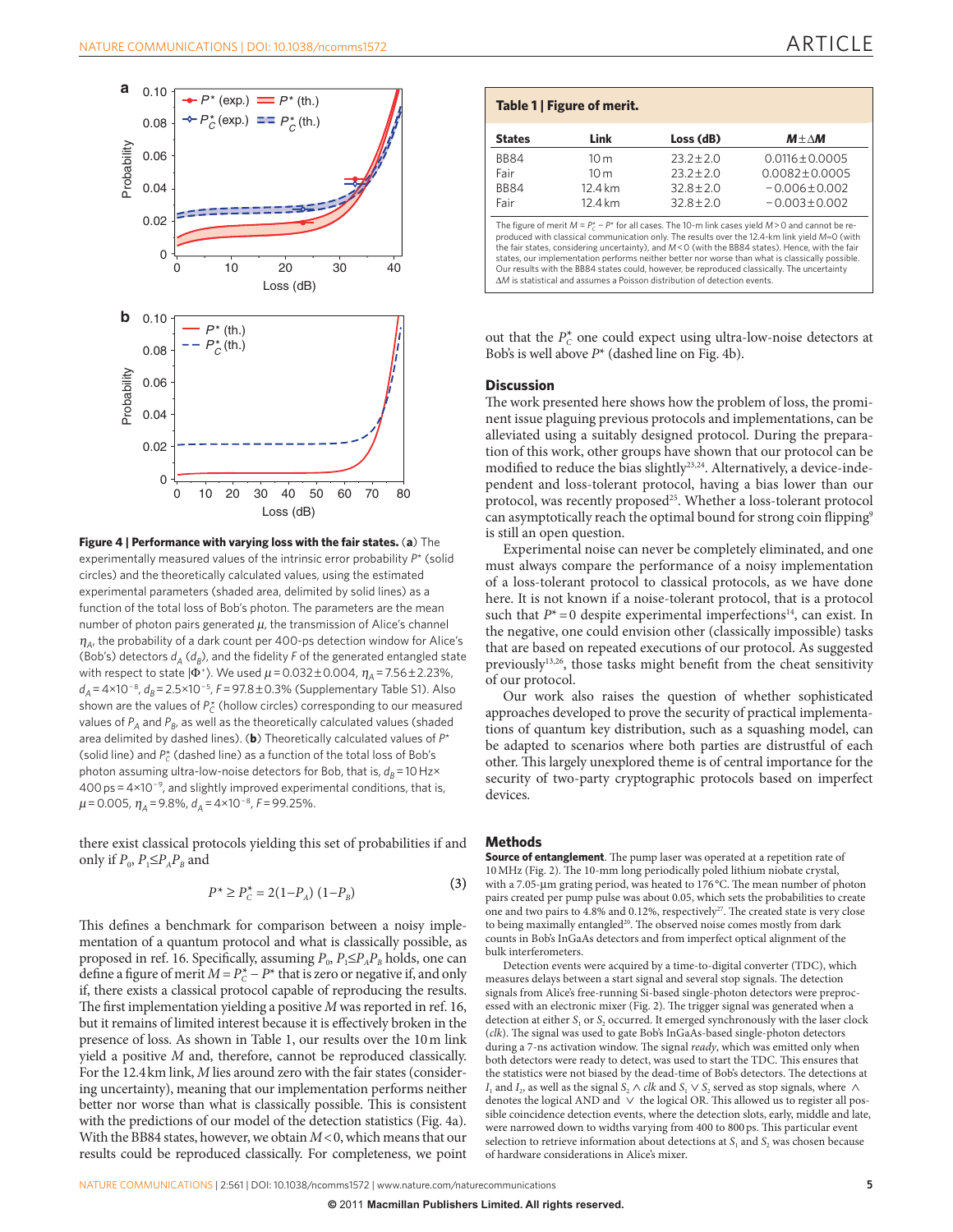**Requirements on Alice's source of qubits**. The adversarial nature of the players forces Alice to consider side channels that a cheating Bob could exploit. For instance, when using attenuated laser pulses or a heralded single-photon source<sup>28</sup>, Alice will sometimes send multiple photons. In this case, all photons would be prepared in the same qubit state  $|\psi_{xa}\rangle$ . In the presence of loss, this allows a cheating Bob to declare that the photon was lost unless he detects two photons in different bases using his honest measuring apparatus. When this happens, Bob can conclusively determine Alice's bit 64% of the time (with the fair states), in which case only will he declare the photon detected, thereby completely breaking the protocol<sup>14</sup> (however, see ref. 29 for an alternative approach based on our protocol that avoids this problem, but at the expense of losing loss tolerance). The ideal solution would be for Alice to use a perfect source of single photons, but this is not practical with current technology. A more realistic choice is to use a source of maximally entangled pairs of photonic qubits that are separated and directed to Alice and Bob, respectively. A projection measurement at Alice's then remotely prepares a state on Bob's photon<sup>30</sup>. To thwart potential attacks in which a malicious player exploits the fact that the (necessarily imperfect) source sometimes emits more than one photon pair, the honest players proceed as follows: first, Alice's source of entangled photons must be operated in the regime where the pump pulse duration  $(T_p)$  is much longer than the coherence time  $(\tau_c)$  of the emitted photons. This condition, satisfied in our experiment (here,  $T_v/\tau \approx 185$ ), ensures that all photon pairs generated by the same pump pulse are, with almost certainty, completely independent of each other. Second, Alice's basis choice must be passive so that each of Alice's photons is measured in an independently and randomly chosen basis. Third, both Alice and Bob (when honest) follow a procedure that is inspired by the squashing operation developed for projective measurements onto the BB84 states<sup>17,18</sup>. More precisely, in the eventuality of multiple simultaneous clicks, honest players privately choose, randomly and uniformly, one of the outcomes for completion of the protocol. The goal of this procedure is to render our overall set-up equivalent to the one in which only single pairs are created, and where the previously mentioned cheating attack does not exist<sup>31</sup>. While plausible, the possibility of generalizing the squashing model to our specific scenario, and, more generally, to scenarios involving two distrustful parties, is still an open question and its resolution is beyond the scope of this work.

**Universal time-bin qubit analysers**. The free-space UTBA shown in Figure 2 can be understood as follows<sup>20</sup>: the polarization of the incident time-bin qubit is first rotated to 45° with respect to the linear polarization transmitted by the input polarizing beamsplitter. After passing through an interferometer with large path-length difference, the qubit emerges in three chronologically ordered time slots separated by 1.4 ns that we label early, middle and late. In the middle slot, the initial time-bin qubit is mapped on a polarization qubit, which can be analysed in any basis using standard waveplates, a polarizing beamsplitter (PBS) and detectors. This implements the detection in the  $x = 1$  basis at Alice's, where the angle  $\varphi$  is determined by the orientation of the half-wave plate located at the output of the interferometer. This angle was calibrated independently and had an uncertainty of at most, 1°. A detection in the early (late) slots corresponds to a projection on  $|e\rangle_{\!A}$  ( $|\ell\rangle_{\!A}$ ), and this implements a measurement in the  $x = 0$  basis. Therefore, the detection time at the single photon detectors  $S_1$  and  $S_2$  passively determines Alice's basis. This is similar to previous projection measurement schemes for time-bin qubits<sup>32</sup>, yet, without the restriction to mutually unbiased bases.

Bob's fibre UTBA is the fibre-optics equivalent of Alice's free-space version. The input fibre, as well as the two arms of the interferometer, are made of polarizationmaintaining fibre. The output of the interferometer is a standard fibre and the angle  $\varphi$  is selected by a polarization controller that was calibrated independently and had an uncertainty less than 2 degrees. Here again, the detection time at the singlephoton detectors  $I_1$  and  $I_2$  determines Bob's basis.

As both UTBAs are based on interferometers, they perform measurements in a given basis up to an azimuthal angle on the Bloch sphere. To implement the measurements needed to in the protocol, only the relative azimuthal angle between the bases of Alice and Bob's UTBAs matter. Hence, each data collection run started by an adjustment of the azimuthal angle of Bob's UTBA relative to Alice's, the latter being passively stabilized during data collection. Bob's angle was controlled using a circular piezo around which the fibre of the long arm was wound and glued. In this way, the angle could be selected with voltage. The relative angle was set to zero by maximizing the number of coincidences between  $I_1$  and  $S_1$ . This procedure also minimizes  $P^*$  and maximizes  $P_A$  and  $P_B$ .

The uncertainty on the values of  $\varphi$  of Alice's and Bob's UTBAs, as well as the relative azimuthal angle of their measurement bases, could have affected the performance of our implementation. However, because of the meticulous calibration of our UTBAs, the effect of systematic errors on the performance of our implementation is assumed to be negligible and was not included in the analysis. We note that, in principle, this assumption could be relaxed by using a device-independent quantum coin flipping protocol such as the one proposed recently in ref. 25.

#### **References**

1. Blum, M. Coin flipping by telephone: a protocol for solving impossible problems. Advances in Cryptology: a Report on CRYPTO'81, 11–15 (Santa Barbara, California, USA, 1981).

- 2. Aharonov, D., Ta-Shma, A., Vazirani, U. & Yao, A. C.- C. Quantum bit escrow. Proceedings of the 32nd Annual ACM Symp. of Theory of Computing, Portland, Oregon, USA 705–714 (2000).
- 3. Spekkens, R. W. & Rudolph, T. Degrees of concealment and bindingness in quantum bit commitment protocols. Phys. Rev. A **65,** 012310 (2002).
- 4. Spekkens, R. W. & Rudolph, T. Optimization of coherent attacks in generalizations of the BB84 quantum bit commitment protocol. Quantum Inf. Comput. **2,** 66–96 (2002).
- 5. Ambainis, A. A new protocol and lower bounds for quantum coin flipping. J. Comput. Syst. Sci. **68,** 398–416 (2004).
- 6. Chailloux, A. & Kerenidis, I. Optimal quantum strong coin flipping. Proceedings of the 50th Annual IEEE Symposium on the Foundations of Computer Science, 527–533 (Atlanta, GA, USA, 2009).
- 7. Lo, H.-K. & Chau, H. F. Why quantum bit commitment and ideal quantum coin tossing are impossible. Physica D **120,** 177–187 (1998).
- 8. Mayers, D., Salvail, L. & Chiba-Kohno, Y. Unconditionally secure quantum coin tossing. Preprint arXiv:quant-ph/9904078 (1999).
- 9. Kitaev, A. Lecture delivered at the 2003 Annual Quantum Information Processing (QIP) Workshop, Mathematical Sciences Research Institute, Berkeley, CA, USA. Available online at http://www.msri.org/realvideo/ln/ msri/2002/qip/kitaev/1/index.html (2003).
- 10. Ambainis, A., Buhrman, H., Dodis, Y. & Rohrig, H. Multiparty quantum coin flipping. Proceedings of the 19th IEEE Annual Conference on Computational Complexity, 250–259 (Washington, DC, USA, 2004).
- 11. Bennett, C. H. & Brassard, G. Quantum cryptography: public key distribution and coin tossing. Proceedings of the International Conference on Computers, Systems & Signal Processing, Bangalore, India 175–179 (1984).
- 12. Gisin, N., Ribordy, G., Tittel, W. & Zbinden, H. Quantum cryptography. Rev. Mod. Phys. **74,** 145–195 (2002).
- 13. Barrett, J. & Massar, S. Quantum coin tossing and bit-string generation in the presence of noise. Phys. Rev. A **69,** 022322 (2004).
- 14. Berlín, G., Brassard, G., Bussières, F. & Godbout, N. Fair loss-tolerant quantum coin flipping. Phys. Rev. A **80,** 062321 (2009).
- 15. Molina-Terriza, G., Vaziri, A., Ursin, R. & Zeilinger, A. Experimental quantum coin tossing. Phys. Rev. Lett. **94,** 040501 (2005).
- 16. Nguyen, A. T., Frison, J., Phan Huy, K. & Massar, S. Experimental quantum tossing of a single coin. New J. Phys. **10,** 083037 (2008).
- 17. Beaudry, N. J., Moroder, T. & Lütkenhaus, N. Squashing models for optical measurements in quantum communication. Phys. Rev. Lett. **101,** 093601 (2008).
- 18. Tsurumaru, T. & Tamaki, K. Security proof for quantum-key-distribution systems with threshold detectors. Phys. Rev. A **78,** 032302 (2008).
- 19. Brendel, J., Gisin, N., Tittel, W. & Zbinden, H. Pulsed energy-time entangled twin-photon source for quantum communication. Phys. Rev. Lett. **82,** 2594–2597 (1999).
- 20. Bussières, F., Slater, J. A., Jin, J., Godbout, N. & Tittel, W. Testing nonlocality over 12.4 km of underground fiber with universal time-bin qubit analyzers. Phys. Rev. A **81,** 052106 (2010).
- 21. Rosenberg, D., Lita, A. E., Miller, A. J. & Nam, S. W. Noise-free highefficiency photon-number-resolving detectors. Phys. Rev. A **71,** 061803 (2005).
- 22. Hänggi, E. & Wullschleger, J. Tight bounds for classical and quantum coin flipping. Proceedings of the Eighth IACR Theory of Cryptography Conf., Providence, USA 468–485 (2011).
- 23. Aharon, N., Massar, S. & Silman, J. A family of loss-tolerant quantum coin flipping protocols. Phys. Rev. A **82,** 052307 (2010).
- 24. Chailloux, A. Improved loss-tolerant quantum coin flipping. Preprint arXiv:1009.0044 (2010).
- 25. Silman, J., Chailloux, A., Aharon, N., Kerenidis, I., Pironio, S. & Massar, S. Fully distrustful quantum cryptography. Phys. Rev. Lett. **106,** 220501 (2011).
- 26. Berlín, G., Brassard, G., Bussières, F., Godbout, N., Slater, J. A. & Tittel, W. Flipping quantum coins. Preprint arXiv: 0904.3946v2 (2009).
- 27. Bussières, F., Slater, J. A., Godbout, N. & Tittel, W. Fast and simple characterization of a photon pair source. Opt. Express **16,** 17060–17069 (2008).
- 28. Scarani, V., Bechmann-Pasquinucci, H., Cerf, N. J., Dušek, M., Lütkenhaus, N. & Peev, M. The security of practical quantum key distribution. Rev. Mod. Phys. **81,** 1301–1350 (2009).
- 29. Pappa, A., Chailloux, A., Diamanti, E. & Kerenidis, I. Practical quantum coin flipping. Preprint arXiv:1106.1099v2 (2011).
- Bennett, C. H., Brassard, G. & Mermin, N. D. Quantum cryptography without Bell's theorem. Phys. Rev. Lett. **68,** 557–559 (1992).
- 31. Fred Fung, C.- H., Chau, H. F. & Lo, H.- K. Universal squash model for optical communications using linear optics and threshold detectors. Phys. Rev. A **84,** 020303(R) (2011).
- 32. Tittel, W., Brendel, J., Zbinden, H. & Gisin, N. Quantum cryptography using entangled photons in energy-time Bell states. Phys. Rev. Lett. **84,** 4737–4740  $(2000)$ .